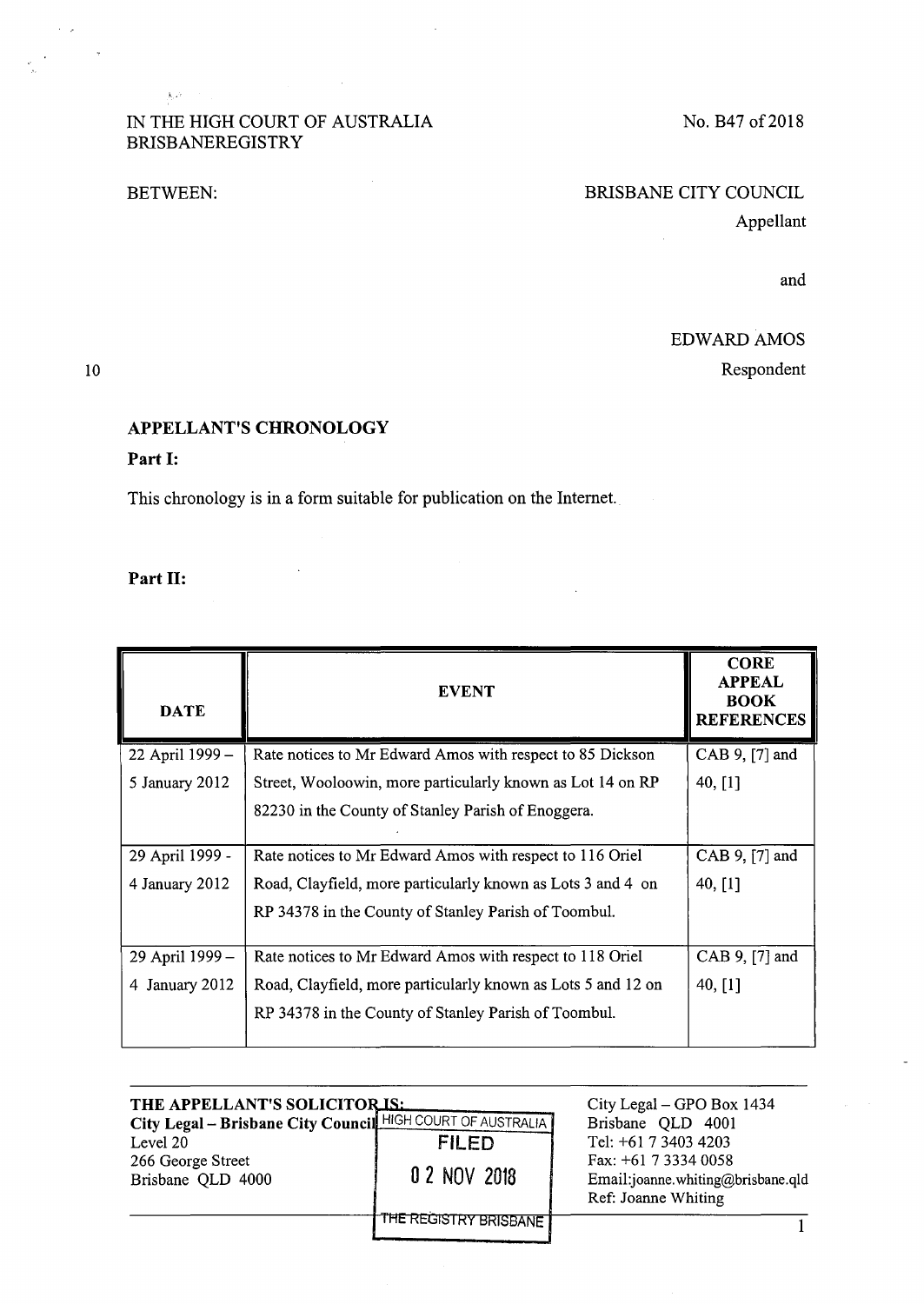| <b>DATE</b>     | <b>EVENT</b>                                                                                                          | <b>CORE</b><br><b>APPEAL</b><br><b>BOOK</b><br><b>REFERENCES</b> |
|-----------------|-----------------------------------------------------------------------------------------------------------------------|------------------------------------------------------------------|
| 29 April 1999 - | Rate notices to Mr Edward Amos with respect to 38 Lever                                                               | CAB 9, [7] and                                                   |
| 4 January 2012  | Street, Albion, more particularly known as Lots 34 and 35 on<br>RP 19028 in the County of Stanley Parish of Enoggera. | 40, [1]                                                          |
|                 | Also, with respect to 38 Lever Street, rates notices by way of                                                        |                                                                  |
|                 | utility charges with respect to 38 Lever Street, Albion, from 30<br>April 1999 to 16 June 2010.                       |                                                                  |
| 30 April 1999 - | Rate notices to Mr Edward Amos with respect to 36 Parker                                                              | CAB 9, [7] and                                                   |
| 9 January 2012  | Avenue, Northgate, more particularly known as Lot 642 on RP                                                           | 40, [1]                                                          |
|                 | 64599 in the County of Stanley Parish of Toombul.                                                                     |                                                                  |
| 30 April 1999 - | Rate notices to Mr Edward Amos with respect to 29 Wellington                                                          | CAB 9, [7] and                                                   |
| 9 January 2012  | Street, Virginia, more particularly known as Lots 13 and 14 on                                                        | 40, [1]                                                          |
|                 | RP 34585 in the County of Stanley Parish of Toombul.                                                                  |                                                                  |
| 4 February      | Rate notices to Mr Edward Amos with respect to 11                                                                     | CAB 9, [7] and                                                   |
| $2000 - 5$      | Edmondstone Street, Newmarket, more particularly known as                                                             | 40, [1]                                                          |
| January 2012    | Lot 5 on RP 18691 in the County of Stanley Parish of Enoggera.                                                        |                                                                  |
| 23 August 2000  | The Respondent makes payment to the Appellant with respect to                                                         | CAB at 19, [70]                                                  |
|                 | the amounts owed of rates and charges with respect to each of                                                         |                                                                  |
|                 | the properties, with which the proceedings were concerned.                                                            |                                                                  |
| 2 March 2001 -  | Rate notices for utility charges to Mr Edward Amos with respect                                                       | CAB 9, [7] and                                                   |
| 27 April 2010   | to 830 Sandgate Road, Clayfield, more particularly known as                                                           | 40, [1]                                                          |
|                 | Lot 6 on RP 33864 in the County of Stanley Parish of Toombul.                                                         |                                                                  |
| 26 June 2001    | The Respondent makes payment to the Appellant with respect to                                                         | CAB at 19, [70]                                                  |
|                 | the amounts owed of rates and charges with respect to each of                                                         |                                                                  |
|                 | the properties, with which the proceedings were concerned.                                                            |                                                                  |
| 5 November      | The Respondent makes payment to the Appellant with respect to                                                         | CAB at 19, [70]                                                  |
| 2001            | the amounts owed of rates and charges with respect to the Land,                                                       |                                                                  |
|                 | with which the proceedings were concerned.                                                                            |                                                                  |

 $\ddot{\phantom{0}}$ 

 $\hat{\sigma}^{(0)}$  .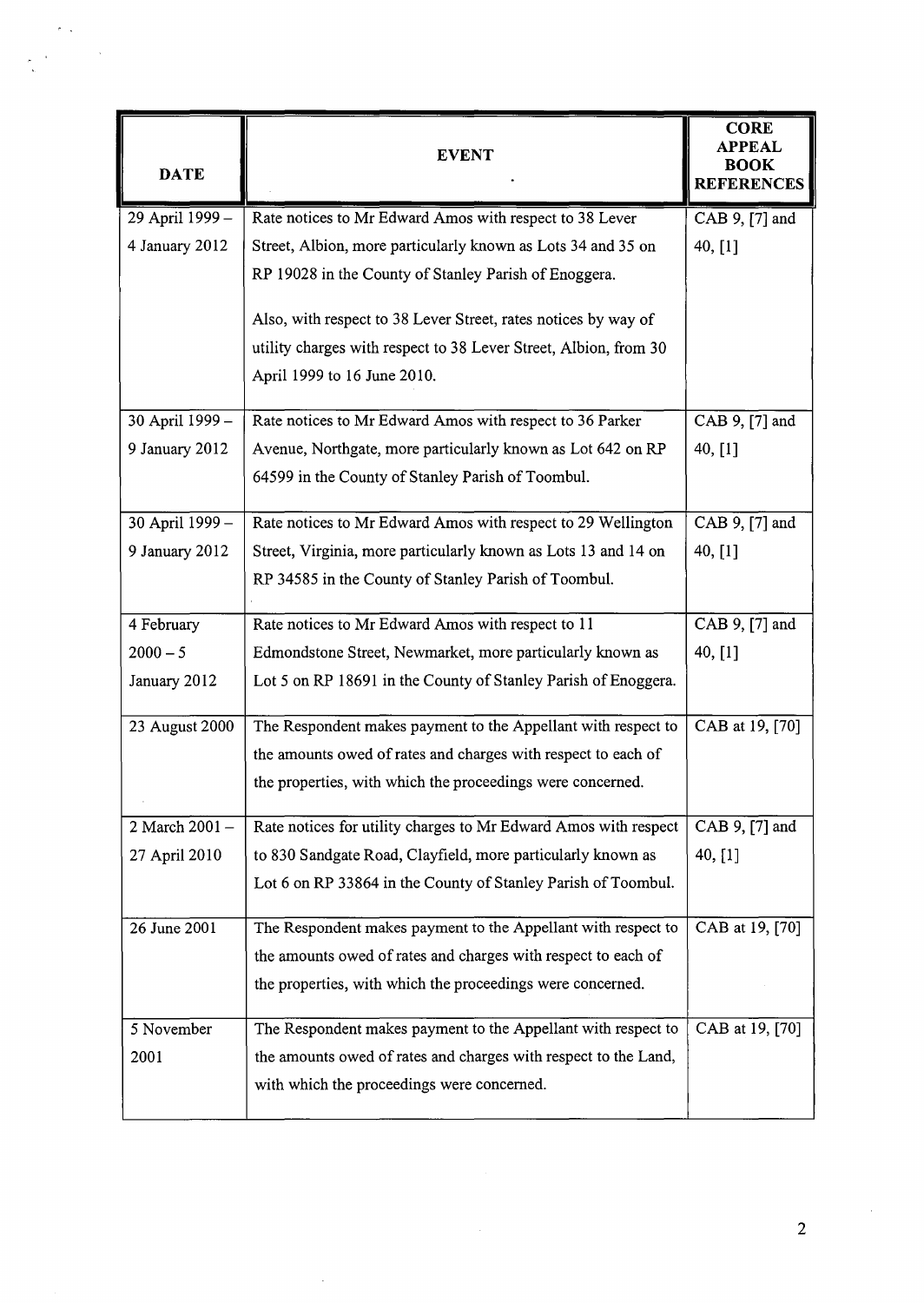| <b>DATE</b>   | <b>EVENT</b>                                                      | <b>CORE</b><br><b>APPEAL</b><br><b>BOOK</b><br><b>REFERENCES</b> |
|---------------|-------------------------------------------------------------------|------------------------------------------------------------------|
| 24 June 2009  | The Appellant commences proceedings in the Supreme Court of       | CAB at 17, [56]                                                  |
|               | Queensland against the Respondent SC No 6704 of 2009, for         | and 40, [1] and                                                  |
|               | overdue rates and charges, in respect the Land.                   | 57, [58]                                                         |
| 20 April 2015 | The Respondent ceases to be the registered owner of the           | CAB at 8, [6]                                                    |
|               | property located at Sandgate Rd.                                  |                                                                  |
| $25 - 26$     | Trial before the Supreme Court of Queensland.                     | CAB at 6                                                         |
| November 2015 |                                                                   |                                                                  |
| 12 February   | Final Submissions, following the trial.                           | CAB at 6                                                         |
| 2016          |                                                                   |                                                                  |
| 13 June 2016  | Delivery of judgment, Bond J.                                     | CAB at 6-23                                                      |
| 20 June 2016  | Final Orders made by Bond J.                                      | CAB at 25-29<br>and 31-32                                        |
| 18 July 2016  | The Respondent files a Notice of Appeal against part of the       | CAB at 34-35                                                     |
|               | Orders of 20 June 2016, Bond J, including on the basis of an      |                                                                  |
|               | alleged error as to the application of the Limitation of Actions  |                                                                  |
|               | Act 1974 (Qld).                                                   |                                                                  |
| 3 March 2017  | Hearing of the Appeal by the Supreme Court of Queensland,         | CAB at 38                                                        |
|               | Court of Appeal.                                                  |                                                                  |
| 20 February   | Judgment of the Supreme Court of Queensland, Court of             | CAB at 38-71                                                     |
| 2018          | Appeal, Fraser JA (in dissent) and Philippides JA and Dalton J    |                                                                  |
| 20 March 2018 | The Appellant files an application for special leave to appeal to |                                                                  |
|               | the High Court of Australia                                       |                                                                  |
| 14 September  | The High Court grants special leave to appeal                     | CAB at 79                                                        |
| 2018          |                                                                   |                                                                  |

 $\overline{a}$